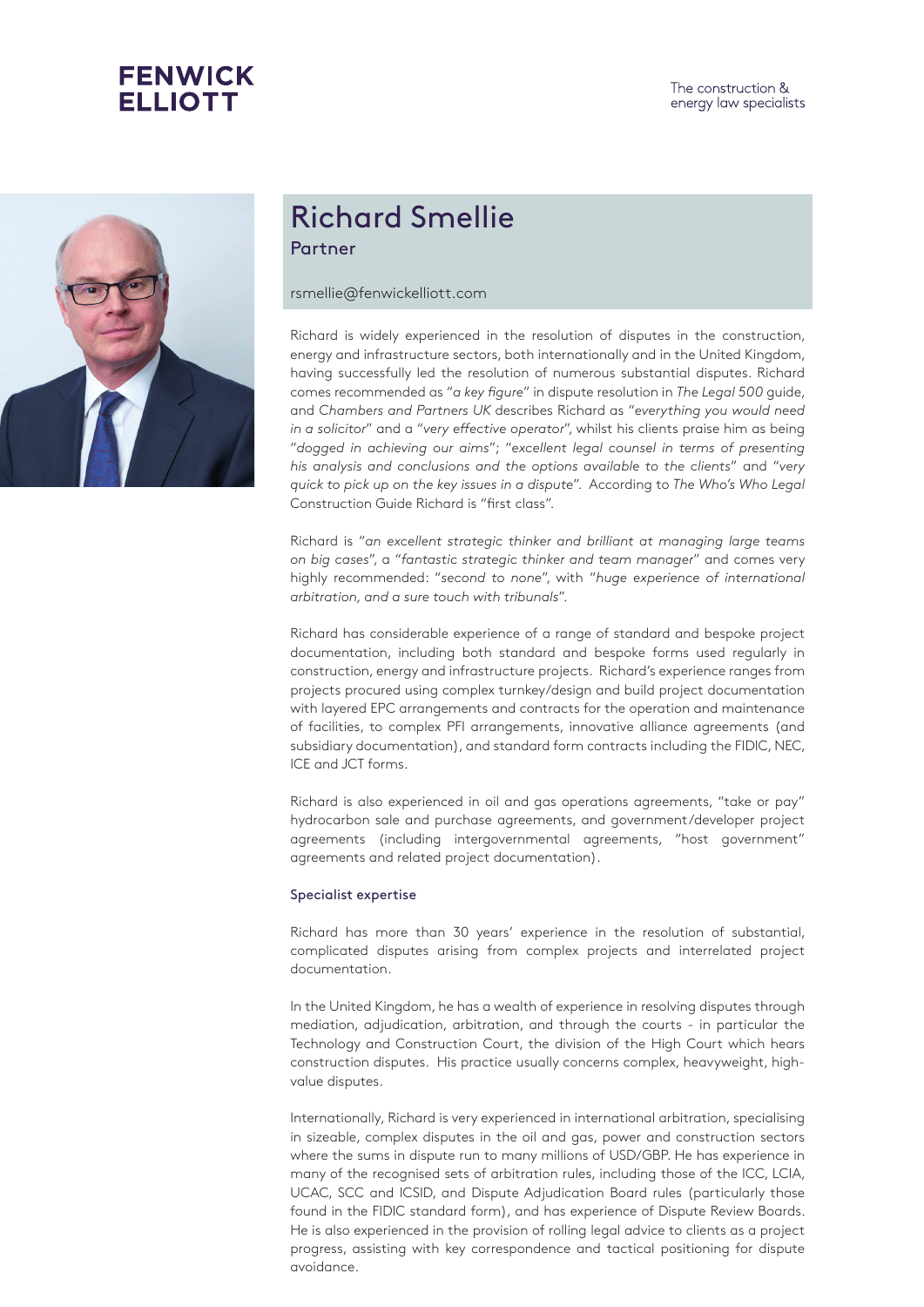

Richard is very used to working closely with the client, other external consultants and experts and, where appropriate, in-house counsel - and internationally, local counsel - for the successful resolution of disputes.

*Examples of Richard's expertise include:*

- acting for a joint venture including one of the largest construction companies in the US, and one of the middle easts largest construction companies, on complex disputes arising out of a major metro development in the Middle East. Issues concerning change orders and delay, and design issues. Includes ICC arbitration proceedings concerning several hundreds of millions of US dollars.
- acting for one of China's largest construction companies in ICC arbitration proceedings concerning major infrastructure works in the Middle East (the development of a new city). Delay, variations (including design changes) and local authority requirements are central issues. Heavy civils works and design/M&E works and design. Amount in dispute exceed USD1 billion;
- acting for the parent company of one China's largest design house contractors in relation to VIAC (Vietnam International Arbitration Centre) arbitration proceedings concerning a hydro power project in Vietnam. Delay, disruption, variations (including design changes), TBM issues. Amount in dispute exceeds USD80 million;
- acting for Chinese contractor in two ICC arbitrations (consolidated under ICC Rules) in relation to road projects in Pakistan. Delay, disruption, late design in issue. Amount in dispute USD30m;
- acting for Danish contractor in an LCIA arbitration proceedings concerning an offshore wind farm in the UK. Design, defects specification (including defects in standard specification) in issue. Amount in dispute in excess of GBP70 million;
- acting for a state owned enterprise in two ICC arbitrations concerning the construction of pump stations for a substantial oil pipeline. Amount in dispute in excess of USD100m;
- acting for an American contractor/supplier in an ICC Arbitration concerning the supply and installation of substantial equipment for the largest solar power station in the Middle East. Design, defects and specification issues. Amount in dispute USD75million;
- acting in two ICC arbitrations for a state road authority in East Africa. Disputes arising from road/highways works and concerned VAT. Amount in dispute USD15 million;
- advising on a gas pricing arbitration under the SCC Arbitration Rules (Stockholm Chamber of Commerce or a Caspian region state enterprise);
- acting for the Design and Build/Turnkey Main Contractor for the construction of the Baku-Tbilisi-Ceyhan Crude Oil Pipeline Project, Turkey, including leading the legal team in the negotiation of claims for the close-out of four US\$100m EPC contracts whilst protecting the client's position up the line against the Employer and advising on the allocation of risks amongst the various responsible parties, and leading the legal team responsible for successfully obtaining a settlement of several hundreds of millions of dollars in his client's favour from the Employer, and arbitrating two complex EPC contract disputes each for more than US\$100m (ICC Arbitration Ruler);
- advising on and leading a legal team responsible for the successful resolution of issues worth several billions of dollars to the operator of a substantial crude oil facility in the Caspian region, including conducting arbitration proceedings for disputes for several hundred million dollars (ICC Arbitration Ruler);